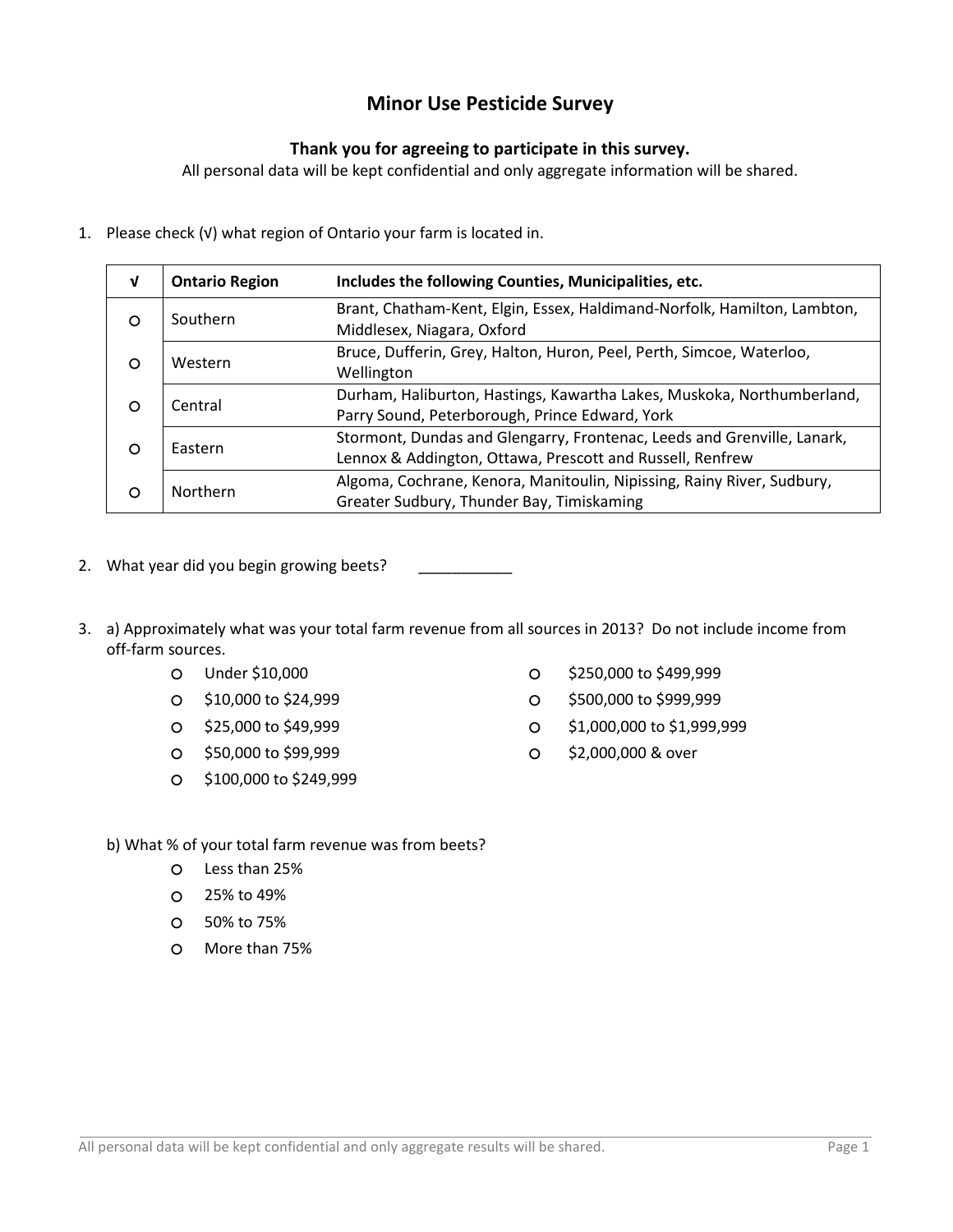The following questions ask for detailed information related to crop yields, crop expenses and pesticide use. The term "pesticide" refers to herbicide, fungicide, and insecticide products.

When possible, please provide actual information but otherwise estimates are permitted.

4. Please complete the following for beets:

|                                               | Unit of measure<br>used | 2013 | <b>Average 2005-07</b> | <b>Average 2000-02</b> |
|-----------------------------------------------|-------------------------|------|------------------------|------------------------|
| Area harvested                                | (e.g. acres)            |      |                        |                        |
| Farm gate revenue                             | $(e.g. \frac{1}{2}/bu)$ |      |                        |                        |
| Average yield                                 | (e.g. bu/ac)            |      |                        |                        |
| Crop input cost* - total \$/year              |                         |      |                        | ₽                      |
| % pesticides cost relative to crop input cost |                         | %    | %                      | %                      |

\*Crop input costs include seed, fertilizer, pesticides, fuel, and labour

5. With respect to the 2013 growing season, please indicate the pesticide products (i.e. herbicide, fungicide, insecticide) used for beets. Area of application is the total area the product was applied on, including multiple applications. Example: if a product was applied to 20 acres on two different occasions then the total area of application is 40 acres. If you require additional space to complete this question, please include this information on a separate piece of paper.

What unit of area do you prefer to use?

O Acres O Hectares O Other (please specify) \_\_\_\_\_\_\_\_\_\_\_\_\_\_\_\_\_\_\_\_\_\_\_\_\_

| Product          | <b>Name of Pesticide Applied</b> | <b>Target Pest</b> | <b>Total Area of</b><br><b>Application</b> | <b>Pesticide cost</b><br>$(e.g. \frac{1}{2}/acre)$ |
|------------------|----------------------------------|--------------------|--------------------------------------------|----------------------------------------------------|
| $\mathbf{1}$     |                                  |                    |                                            |                                                    |
| $\overline{2}$   |                                  |                    |                                            |                                                    |
| $\mathbf{3}$     |                                  |                    |                                            |                                                    |
| $\overline{4}$   |                                  |                    |                                            |                                                    |
| 5                |                                  |                    |                                            |                                                    |
| $\boldsymbol{6}$ |                                  |                    |                                            |                                                    |
| 7                |                                  |                    |                                            |                                                    |
| 8                |                                  |                    |                                            |                                                    |
| 9                |                                  |                    |                                            |                                                    |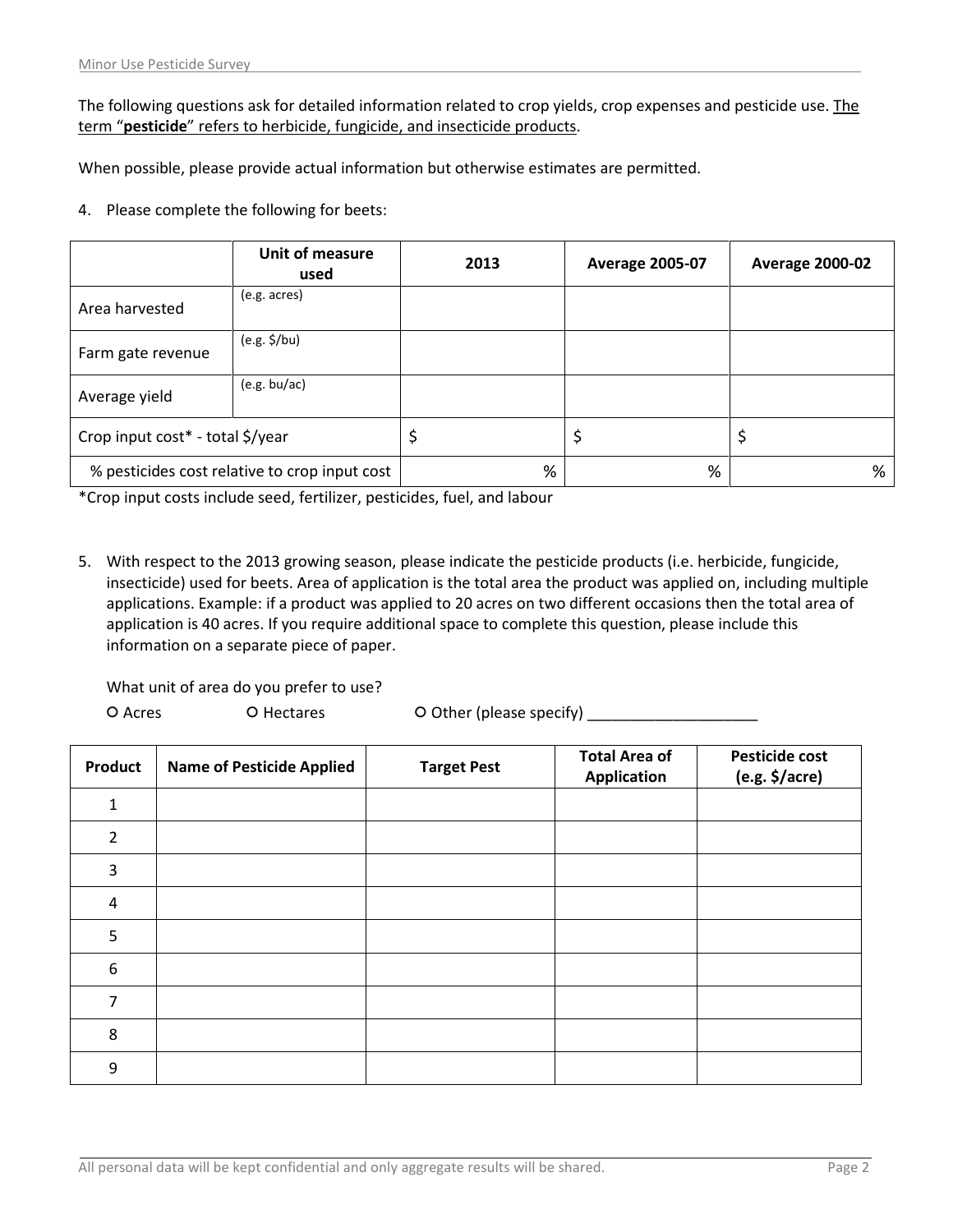- 6. From your experience, what are the implications to yield or revenue of not having access to the pesticides you applied to beets during the past growing season?
	- O Reduce by 10% or less
	- Reduce by 11% to 25%
	- Reduce by 26% to 50%
	- Reduce by 51% to 75%
	- Reduce by greater than 75%
	- Other (please specify) \_\_\_\_\_\_\_\_\_\_\_\_\_\_\_\_\_\_\_\_\_\_\_
- 7. If you were growing beets before 2003, please name the pesticides you applied to beets prior to 2003 if you can recall them and the target pest for each product.

8. Please indicate the pesticides used for beets during the last few years, the target pest for each, and the total area the product was applied on. Example: if one product was applied to 20 acres on two different occasions then the total area of application is 40 acres. If you require additional space to complete this question, please include this information on a separate piece of paper.

|                  |                       |                    | <b>Total Area of Application</b> |      |      |
|------------------|-----------------------|--------------------|----------------------------------|------|------|
| <b>Product</b>   | <b>Pesticide Name</b> | <b>Target Pest</b> | 2012                             | 2011 | 2010 |
| $\mathbf{1}$     |                       |                    |                                  |      |      |
| $\overline{2}$   |                       |                    |                                  |      |      |
| 3                |                       |                    |                                  |      |      |
| 4                |                       |                    |                                  |      |      |
| 5                |                       |                    |                                  |      |      |
| $\boldsymbol{6}$ |                       |                    |                                  |      |      |
| 7                |                       |                    |                                  |      |      |
| 8                |                       |                    |                                  |      |      |
| 9                |                       |                    |                                  |      |      |
| 10               |                       |                    |                                  |      |      |